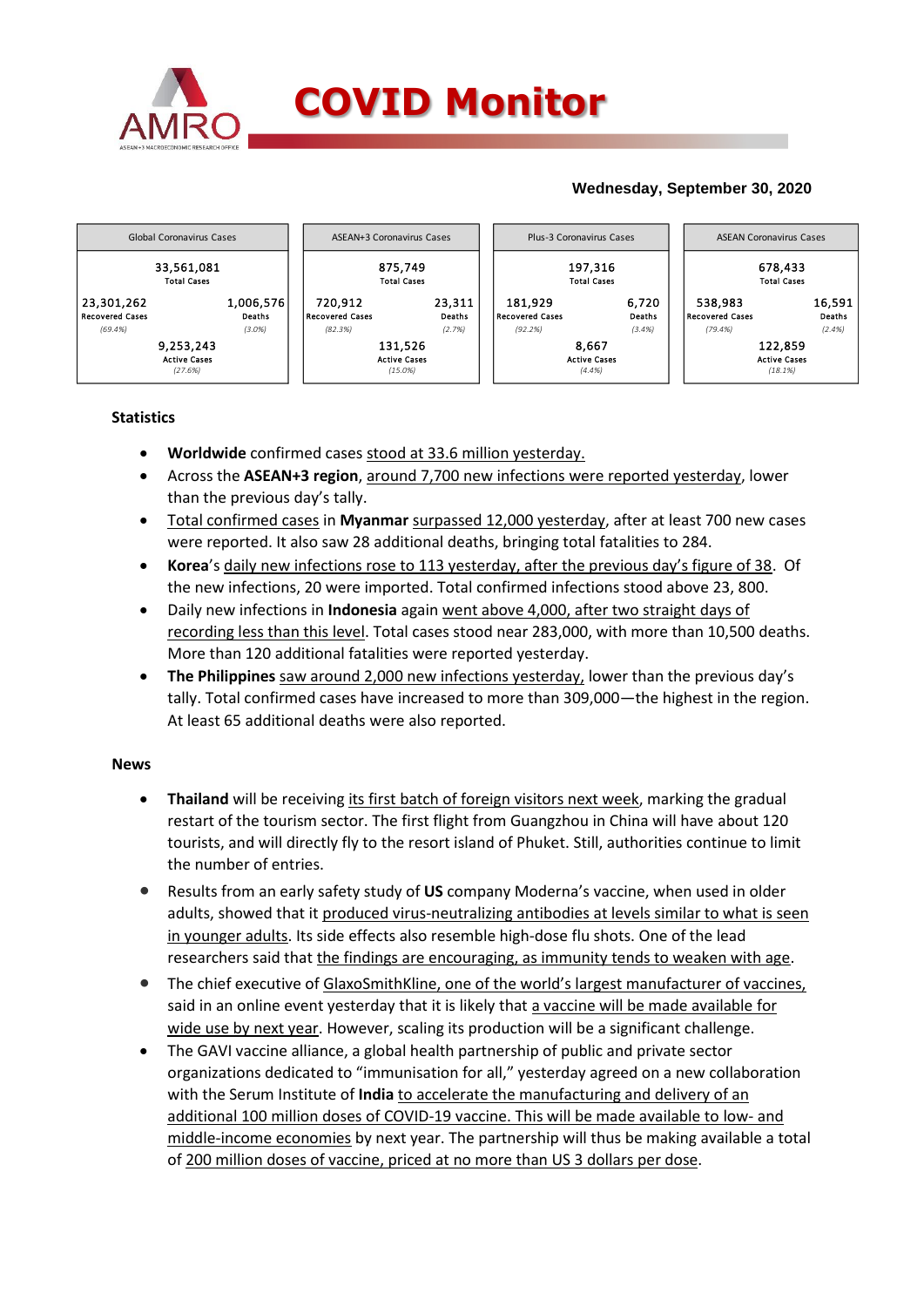

#### Overview of Confirmed COVID-19 Cases

| Economy               | <b>Total</b><br>Cases | Cases per 1M<br>Population | <b>New</b><br>Cases | <b>New Cases</b><br>per 1M Pop. | <b>New Cases</b><br>$(7$ -day avg) <sup>1</sup> | <b>ANew Cases</b> | ∆% New<br>Cases | <b>Total</b><br><b>Deaths</b> | <b>New</b><br><b>Deaths</b> | Fatality<br><b>Rate (%)</b> | <b>Total</b><br>Recovered | Recovery<br><b>Rate (%)</b> | <b>Active</b><br>Cases | <b>Resolved</b><br>cases $(%)2$ |
|-----------------------|-----------------------|----------------------------|---------------------|---------------------------------|-------------------------------------------------|-------------------|-----------------|-------------------------------|-----------------------------|-----------------------------|---------------------------|-----------------------------|------------------------|---------------------------------|
| Global                | 33,561,081            |                            | 207,466             |                                 |                                                 | $-66,385$         | 0.6             | 1,006,576                     | 4,930                       | 3.0                         | 23,301,262                | 69.4                        | 9,253,243              | 72.4                            |
| ASEAN+3               | 875,749               |                            | 7,635               |                                 |                                                 | $-361$            | 0.9             | 23,311                        | 236                         | 2.7                         | 720,912                   | 82.3                        | 131,526                | 72.4                            |
| Plus-3                | 197,316               |                            | 674                 |                                 |                                                 | 316               | 0.3             | 6,720                         | 13                          | 3.4                         | 181,929                   | 92.2                        | 8,667                  | 85.0                            |
| <b>ASEAN</b>          | 678,433               |                            | 6,961               |                                 |                                                 | $-677$            | 1.0             | 16,591                        | 223                         | 2.4                         | 538,983                   | 79.4                        | 122,859                | 83.4                            |
|                       |                       |                            |                     |                                 |                                                 |                   |                 |                               |                             |                             |                           |                             |                        |                                 |
| China                 | 85,403                | 61                         | 19                  | 0.0                             |                                                 | $\overline{7}$    | 0.0             | 4,634                         | 0                           | 5.4                         | 80,570                    | 94.3                        | 199                    | 99.8                            |
| Hong Kong, China      | 5,079                 | 665                        | $\overline{4}$      | 0.5                             |                                                 | -6                | 0.1             | 105                           | $\mathbf 0$                 | 2.1                         | 4,807                     | 94.6                        | 167                    | 96.7                            |
| Japan                 | 83,022                | 660                        | 538                 | 4.3                             |                                                 | 240               | 0.7             | 1,568                         | $\overline{7}$              | 1.9                         | 74,962                    | 90.3                        | 6,492                  | 92.2                            |
| Korea                 | 23,812                | 457                        | 113                 | 2.2                             |                                                 | 75                | 0.5             | 413                           | 6                           | 1.7                         | 21,590                    | 90.7                        | 1,809                  | 92.4                            |
|                       |                       |                            |                     |                                 |                                                 |                   |                 |                               |                             |                             |                           |                             |                        |                                 |
| Indonesia             | 282,724               | 1,048                      | 4,002               | 14.8                            |                                                 | 493               | 1.4             | 10,601                        | 128                         | 3.7                         | 210,437                   | 74.4                        | 61,686                 | 78.2                            |
| Malaysia              | 11,135                | 335                        | 101                 | 3.0                             |                                                 | $-14$             | 0.9             | 134                           | $\mathbf 0$                 | 1.2                         | 9,939                     | 89.3                        | 1,062                  | 90.5                            |
| Philippines           | 309,303               | 2,811                      | 2,015               | 18.3                            |                                                 | $-1,047$          | 0.7             | 5,448                         | 67                          | 1.8                         | 252,930                   | 81.8                        | 50,925                 | 83.5                            |
| Singapore             | 57,742                | 10,127                     | 27                  | 4.7                             |                                                 | 12                | 0.0             | 27                            | $\Omega$                    | 0.0                         | 57,466                    | 99.5                        | 249                    | 99.6                            |
| Thailand              | 3,564                 | 52                         | 5                   | 0.1                             |                                                 | $-31$             | 0.1             | 59                            | 0                           | 1.7                         | 3,374                     | 94.7                        | 131                    | 96.3                            |
|                       |                       |                            |                     |                                 |                                                 |                   |                 |                               |                             |                             |                           |                             |                        |                                 |
| Brunei Darussalam     | 146                   | 324                        | $\pmb{0}$           | 0.0                             |                                                 | $\mathbf 0$       | 0.0             | 3                             | $\mathbf 0$                 | 2.1                         | 142                       | 97.3                        | $\mathbf{1}$           | 99.3                            |
| Cambodia              | 277                   | 17                         | 0                   | 0.0                             | л<br>As                                         | $^{\rm -1}$       | 0.0             | 0                             | 0                           | 0.0                         | 275                       | 99.3                        | $\overline{2}$         | 99.3                            |
| Lao PDR               | 23                    | $\overline{\mathbf{3}}$    | $\mathbf 0$         | 0.0                             |                                                 | $\mathbf 0$       | 0.0             | 0                             | $\mathbf 0$                 | 0.0                         | 22                        | 95.7                        | $\mathbf{1}$           | 95.7                            |
| Myanmar               | 12425                 | 233                        | 794                 | 14.9                            |                                                 | $-103$            | 6.8             | 284                           | 28                          | 2.3                         | 3391                      | 27.3                        | 8,750                  | 29.6                            |
| Vietnam               | 1.094                 | 11                         | 17                  | 0.2                             |                                                 | 14                | 1.6             | 35                            | $\mathbf 0$                 | 3.2                         | 1.007                     | 92.0                        | 52                     | 95.2                            |
|                       |                       |                            |                     |                                 |                                                 |                   |                 |                               |                             |                             |                           |                             |                        |                                 |
| Belgium               | 117,115               | 10,169                     | 1,762               | 153.0                           |                                                 | 588<br>$-13,420$  | 1.5             | 10,001                        | 5                           | 8.5                         | 19,386                    | 16.6                        | 87,728                 | 25.1                            |
| France                | 564,690               | 8,688                      | 11,858              | 182.4                           |                                                 |                   | 2.1             | 31,711                        | 162                         | 5.6                         | 78,678                    | 13.9                        | 454,301                | 19.5                            |
| Germany               | 290,471               | 3,501                      | 1,840               | 22.2                            |                                                 | $-452$            | 0.6             | 9,483                         | 15                          | 3.3                         | 255,212                   | 87.9                        | 25,776                 | 91.1                            |
| Italy                 | 313,011               | 5,197                      | 1,647               | 27.3                            |                                                 | 153               | 0.5             | 35,875                        | 24                          | 11.5                        | 226,506                   | 72.4                        | 50,630                 | 83.8                            |
| Netherlands           | 122,620               | 7,096                      | 6,980               | 403.9                           |                                                 | 6,944             | 6.0             | 6.443                         | 28                          | 5.3                         | 3,919                     | $\blacksquare$              | 29,404                 | 76.0                            |
| Spain                 | 748,266               | 15,966                     |                     |                                 |                                                 |                   | ÷.              | 31,411                        |                             | 4.2                         | 150,376                   | 20.1                        | 53,521                 | 92.8                            |
| Switzerland           | 52,871                | 6,114                      | 225                 | 26.0                            |                                                 | $-557$            | 0.4             | 2,069                         | $\overline{a}$              | 3.9                         | 42,700                    | 80.8                        | 8,102                  | 84.7                            |
| <b>United Kingdom</b> | 448,729               | 6,672                      | 7,156               | 106.4                           |                                                 | 3,100             | 1.6             | 46,791                        | 72                          | 10.4                        |                           |                             |                        | $\sim$                          |
| Brazil                | 4,777,522             | 22,602                     | 32,058              | 151.7                           | ᅭ                                               | 18,903            | 0.7             | 142,921                       | 863                         | 3.0                         | 4,237,152                 | 88.7                        | 397,449                | 91.7                            |
| Canada                | 158,991               | 4,205                      | 1,772               | 46.9                            |                                                 | $-19$             | 1.1             | 9,340                         | 12                          | 5.9                         | 135,765                   | 85.4                        | 13,886                 | 91.3                            |
| Argentina             | 736,609               | 16,171                     | 13,477              | 295.9                           |                                                 | 1,670             | 1.9             | 16,519                        | 406                         | 2.2                         | 585,857                   | 79.5                        | 134,233                | 81.8                            |
| Mexico                | 738,163               | 5,808                      | 4,446               | 35.0                            |                                                 | 1,046             | 0.6             | 77,163                        | 560                         | 10.5                        | 625,512                   | 84.7                        | 35,488                 | 95.2                            |
| Peru                  | 808,714               | 24,638                     | 3,412               | 103.9                           |                                                 | $-1,748$          | 0.4             | 32,324                        | 62                          | 4.0                         | 670,989                   | 83.0                        | 105,401                | 87.0                            |
| <b>United States</b>  | 7,137,932             | 21,561                     | 40,983              | 123.8                           |                                                 | 9,065             | 0.6             | 205,263                       | 900                         | 2.9                         | 2,813,305                 | 39.4                        | 4,119,364              | 42.3                            |
|                       |                       |                            |                     |                                 |                                                 |                   |                 |                               |                             |                             |                           |                             |                        |                                 |
| Australia             | 27,078                | 1,042                      | 23                  | 0.9                             |                                                 | 12                | 0.1             | 886                           | 4                           | 3.3                         | 24,750                    | 91.4                        | 1,442                  | 94.7                            |
| India                 | 6,225,763             | 4,546                      | 80,472              | 58.8                            |                                                 | 9,883             | 1.3             | 96,318                        | $\pmb{0}$                   | 1.5                         | 5,101,397                 | 81.9                        | 1,028,048              | 83.5                            |
| Iran                  | 453,637               | 5,391                      | 3,677               | 43.7                            |                                                 | 165               | 0.8             | 25,986                        | 207                         | 5.7                         | 378,727                   | 83.5                        | 48,924                 | 89.2                            |
| Russia                | 1,162,428             | 7,928                      | 8,129               | 55.4                            |                                                 | 103               | 0.7             | 20,456                        | 157                         | 1.8                         | 948,985                   | 81.6                        | 192,987                | 83.4                            |
| Saudi Arabia          | 334,187               | 9,613                      | 539                 | 15.5                            |                                                 | 84                | 0.2             | 4,739                         | 27                          | 1.4                         | 318,542                   | 95.3                        | 10,906                 | 96.7                            |
| South Africa          | 672,572               | 11,262                     | 903                 | 15.1                            |                                                 | $\mathbf 0$       | 0.1             | 16,667                        | 81                          | 2.5                         | 606,520                   | 90.2                        | 49,385                 | 92.7                            |
|                       |                       |                            |                     |                                 |                                                 |                   |                 |                               |                             |                             |                           |                             |                        |                                 |

Source: Haver Analytics, sourced from John Hopkins University; AMRO staff calculations.<br>Notes: New cases since previous day. ∆% refers to percentage change since previous day. Fatality rate measured as deaths per confirmed

#### Data as of 29/9/2020